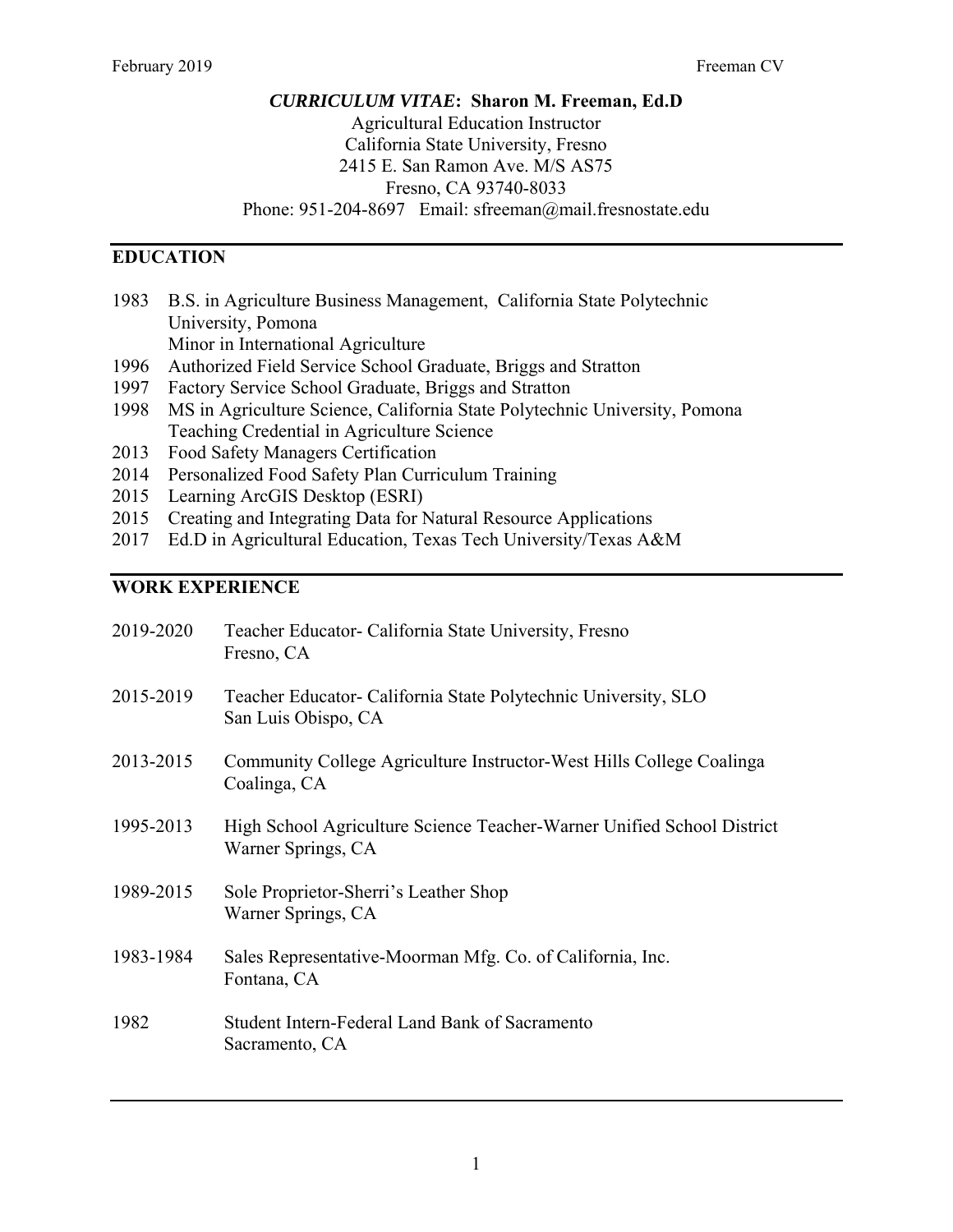| 1981-1982 | Citrus Pulp Feed Trial Project Coordinator-Animal Science Department<br>California State University, Pomona, CA |
|-----------|-----------------------------------------------------------------------------------------------------------------|
| 1981-1982 | Student Intern-State Department of Education, Vocational Agriculture<br>Department, Pomona, CA                  |
| 1981      | Large Animal Lab Technician-Euclid Veterinary Hospital<br>Chino, CA                                             |
| 1979-1981 | Sheep Herdsman-Cal Poly Pomona Sheep Unit<br>Pomona, CA                                                         |
| 1973-1979 | Farming and Ranching-Bill Kennedy Custom Cattle Pasturing<br>Holtville, CA                                      |

### **HONORS AND AWARDS**

- 2019 Friend of 4-H Award San Luis Obispo County
- 2012 Honorary American Farmer Degree
- 2012 Southern Region Outstanding Teacher Award
- 2011 Southern Region Outstanding Agri-Science Teacher Award Top Four-State FFA Outstanding Agri-Science Teacher Award
- 2010 Outstanding Teacher Finalist-Agriculture in The Classroom
- 2005 CATA Teacher of Excellence Award
- 2005 Honorary Southern Region Membership Award
- 2005 Southern Region Outstanding Teacher Award
- 2003 California School Boards Association- Golden Bell Award Recipient
- 2003 Teacher of Teachers Award-San Diego County Better Business Bureau
- 2003 Conservation Champion Award-Delaine Easton, Superintendent of Schools
- 2003 Environmental Ambassador Pilot Program-California Integrated Waste Management Board
- 2002 Educator of the Year Award-California League of High Schools
- 2001 Distinguished ROP Teacher for San Diego County and Imperial Valley
- 2000 Best Practices Show Case Award-San Diego County Office of Education
- 1998 Certified as "Program Of Excellence" Award, California Department of Education

#### 1979-1983

Bank of America Student Achievement Award

Valley First Federal Distinguished Student Award

California Bankers Award

California Vegetable Growers Scholarship Award

California Food Brokers Scholarship Award

Wall Street Journal Student Achievement Award

General Dellingham Scholarship Award

Enos Reid Memorial Scholarship Award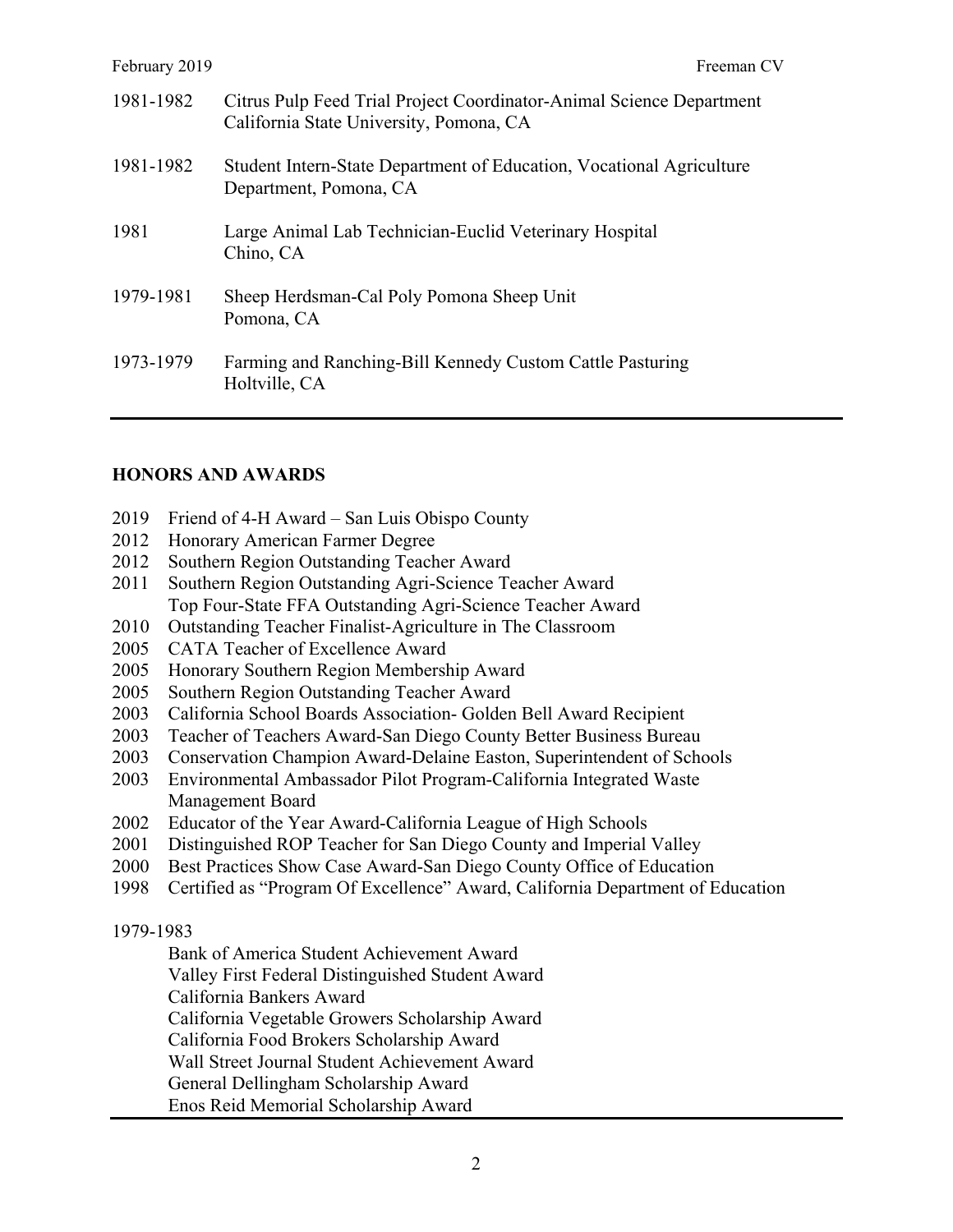National Agri-Marketing Association-Rookie of the Year Award National Food Brokers Association Scholarship Award Most Outstanding Agriculture Business Management Student Award Senator for School of Agriculture-Cal Poly Pomona Associated Student Body Lifetime Membership Award

1979 Future Farmers of America State FFA Degree

# **WARNER HIGH SCHOOL SERVICE**

|                | Committee Member: WASC Accreditation                          |
|----------------|---------------------------------------------------------------|
|                | School Site Council                                           |
|                | Science Fair Coordinator                                      |
| Grant Manager: | San Diego County Recycling Center Grant                       |
|                | San Diego County Oil Recycling Grant                          |
|                | Agriculture Incentive Grant                                   |
|                | Carl Perkins Grant                                            |
|                | National FFA Food For All Grant                               |
|                | Ambassador Grant-California Integrated Waste Management Board |

#### **PROFESSIONAL SERVICE**

- 2020 Collaborating HSI Grant Application Agricultural Career Readiness Skills Certificate Pathway for the  $21<sup>st</sup>$  Century/ Texas A&M University Kingsville
- 2015-19 National FFA Proficiency Award Judge
- 2018-19 Agri-Science Judge- California State FFA Competition
- 2017-18 Diversity and Inclusion Committee Member for Cal Poly University
- 2017-18 State FFA Finals BIG Chair
- 2016-19 Advisor for Agriculture Future of America
- 2015-19 Advisor for the Agriculture Ambassadors
- 2015-19 Open House Committee for Cal Poly University
- 2014 Chairman of West Hills College Coalinga FFA Field Day Committee
- 2014 Program Plan-Community Garden Project at West Hills College Coalinga
- 2014 Farmers Market Coordinator at West Hills College Coalinga and participate in the local Farmers Market in Coalinga
- 2014 Producers Certificate from Fresno County Farm Bureau
- 2013 Garden Project Coordinator at West Hills College Coalinga